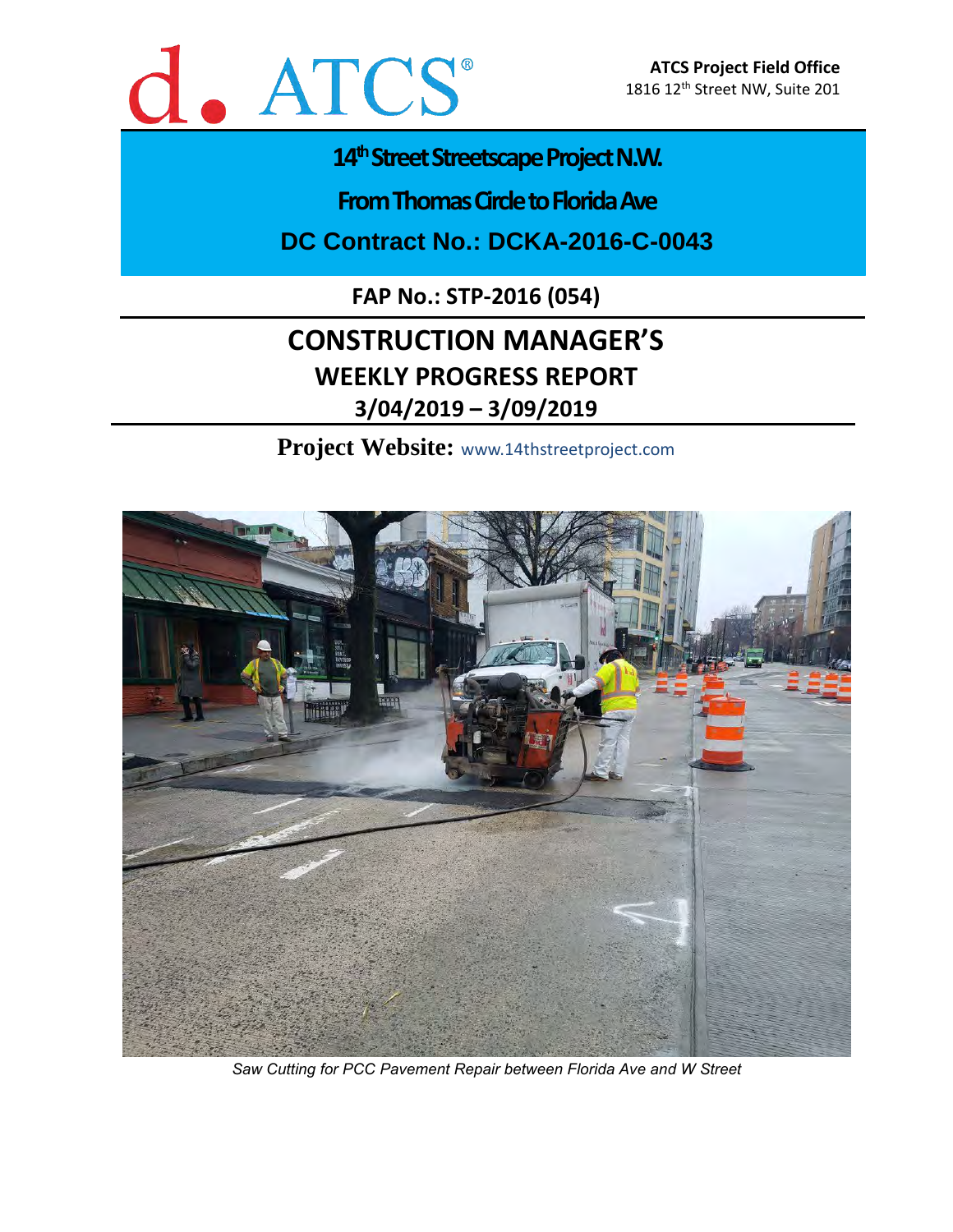

**WEEK ENDING 3/09/2019**

PAGE 2 of 7

## **1. EXECUTIVE SUMMARY**

#### **Project Description:**

The scope of the construction work includes the followings:

- The removal and disposal of existing roadway pavement, curb and gutter and sidewalks, milling of existing asphalt pavement to the extents shown on plans.
- The resurfacing of existing asphalt pavement using 2" Superpave AC surface on 14<sup>th</sup> Street between Thomas Circle and Florida Ave as shown in the plans.
- The replacement of all curbs and gutters with Granite Curbs, 12" Brick Gutter, Concrete Sidewalk, Wheelchair/Bicycle Ramps, and Cobble Stone LID Paver, Bioretention Planters as shown on the plans or as directed.
- The removal and transportation to storage yard of Existing Traffic Signals and Light Poles as shown on plans. Traffic signal relocation and equipment upgrading of Traffic Signals at all intersections of 14<sup>th</sup> Street within the project limit as shown on plans.
- Streetscaping throughout the 14<sup>th</sup> Street corridor as shown in the plans.
- The installation of traffic signing and permanent pavement markings.
- Upgrading of street lighting throughout the 14<sup>th</sup> Street corridor as shown in the plans.
- Construction and upgrading of single catch basin, double catch basin, and triple catch basin.
- Construction / Upgrading of new Watermains, Fire Hydrants
- Full Reconstruction of R Street.
- Installation of new Bus Islands and bus pads as shown on the plans and as directed.
- The installation and use of erosion and sediment control measures as required.
- Mobilization and demobilization, performance of field layout, provision and maintenance of engineer's field facilities, progress photographs, and the proper maintenance of vehicular and pedestrian traffic during construction, including provision of all required construction warning and detour signs and traffic control devices.

#### **Work by Others**

The PEPCO manhole replacement or vault adjustments activities will be done by others approved by PEPCO. The ATCS CM team will coordinate all these activities with the Contractor and PEPCO.

# **2. STATUS OF CONSTRUCTION / PROGRESS SUMMARY**

#### **Progress Summary:**

- 1. Omni onsite excavating and installing electrical conduits and manholes
- 2. Omni is excavating and installing Traffic Signal and Street Light Foundations
- 3. Omni excavating and installing Catch Basins and Sewer Manholes
- 4. Omni excavating and install new water main and Fire Hydrants for DC Water
- 5. Den installing PCC Sidewalk, Granite Curb, Brick Gutter, ADA Ramps
- 6. FMCC excavated and replaced PCC Pavement
- 7. FMCC Electrical Installing Traffic Signal Poles, Transformer Bases, Traffic Control Cabinets, and Pendent Poles
- 8. FMCC onsite providing MOT for Subcontractors

#### **CM Community Outreach Activities**

- 1. Connected with retailers and property owners in project corridor to provide updates and address any questions or concerns.
- 2. Project Website is up and running. Responded to email questions that came through Project Website.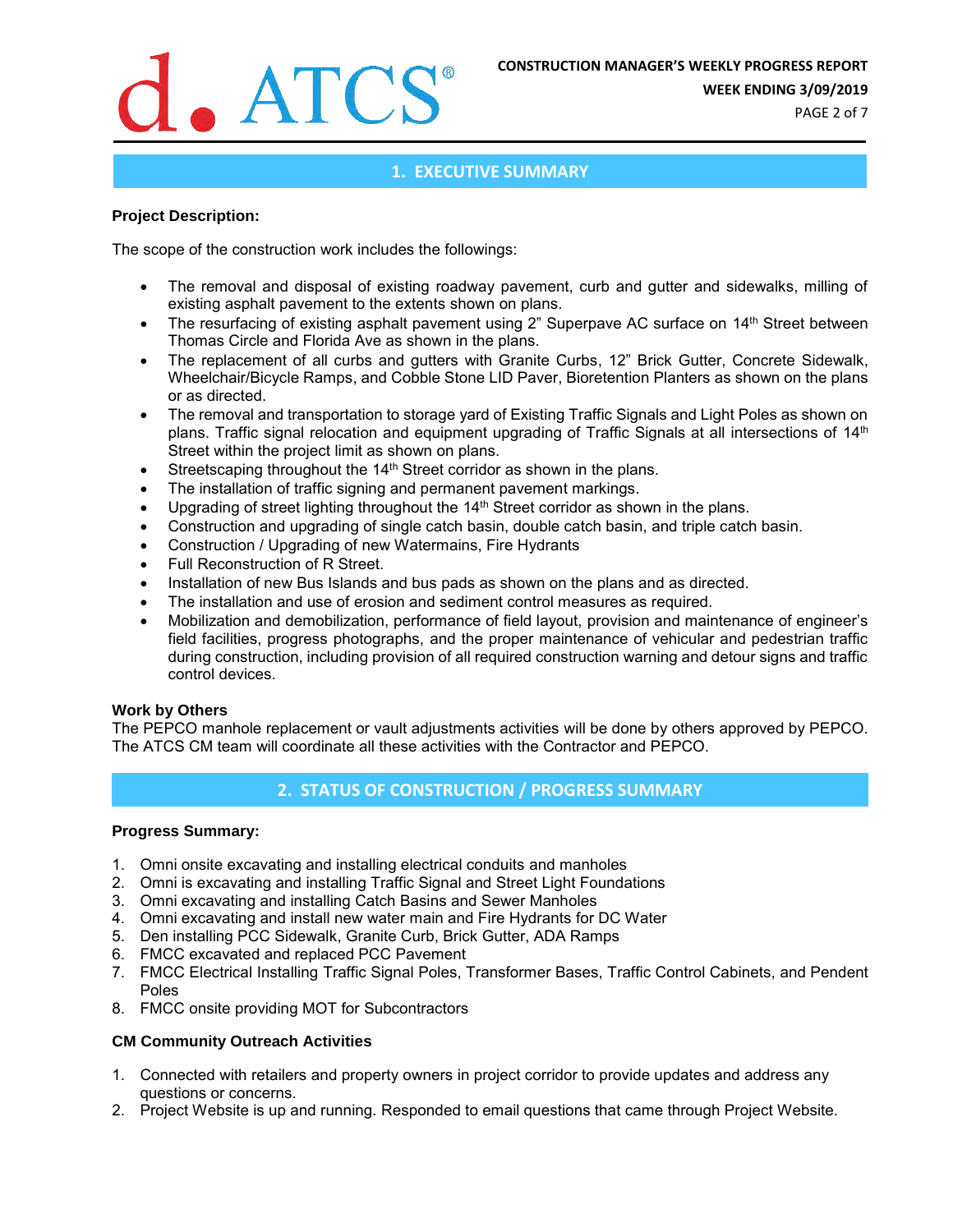

PAGE 3 of 7

# **3. ISSUES / ACTION ITEMS**

- Ongoing Issues / Items: Pepco working on conflicts (approx. 12) and to give CM a report on time frame for design and corrections.
- Bus Shelter Removal DDOT working on cost / budget
- Action Items:
- New Issues / Items: None

## **4. MEETINGS / PROJECT COORDINATION**

Progress Meeting are schedule at the Field Office every Tuesday at 10:30am

#### **5. DAILY WORK PERFORMED**

#### **Monday 3/04/2019**

- 1. FMCC continue with the PCC Pavement Repair between Florida Ave and W Street
- 2. DEN replacing the PCC Sidewalk at the NW corner of Q Street
- 3. DEN Installed one (1) ADA Ramp at the NW corner of Q Street
- 4. Omni excavated and installed MH57 at 14<sup>th</sup> and S Street
- 5. Omni continued to build the brick Combine Sewer Manhole at  $14<sup>th</sup>$  and Wallach
- 6. FMCC was onsite providing MOT for these operations

#### **Tuesday 3/05/2019**

- 1. Omni excavated and encased 4" PVC between MH54 to MH57
- 2. Omni continued to build the Combine Sewer manhole at 14<sup>th</sup> and Wallach
- 3. DEN removed the existing Bus Pad between Q Street and Corcoran
- 4. FMCC continued the PCC Pavement repair between Florida and W Street
- 5. FMCC was onsite providing MOT for these operations

#### **Wednesday 3/06/2019**

- 1. DEN installed the Granite Curb at the NW corner of Q Street and between Corcoran
- 2. DEN excavated and installed Structural Soil between Q and Corcoran Street
- 3. Omni completed the Brick Combine Sewer Manhole (MH19) at 14<sup>th</sup> and Wallach
- 4. Omni excavated and installed Manhole (MH56) at 14<sup>th</sup> and S Street
- 5. FMCC was onsite providing MOT for these operations

#### **Thursday 3/07/2019**

- 1. Omni placed RC-6 as Backfill and Aggregate Base Material between MH54 to MH57
- 2. Omni placed PCC Base after approval of the Aggregate Base material between MH54 to MH57
- 3. Omni installed the 15" PCC Connection Pipe between MH19 and CB30 at 14th and Wallach
- 4. Omni installed and encased 4" PVC Conduit between MH56 to MH58
- 5. FMCC continued PCC Pavement Repair between W Street and V Street
- 6. DEN began excavation at the SW corner of Corcoran for installation of the PCC Sidewalk
- 7. DEN installed Granite Cobblestone and Brick Gutter between Q Street and Corcoran
- 8. FMCC was onsite providing MOT for these operations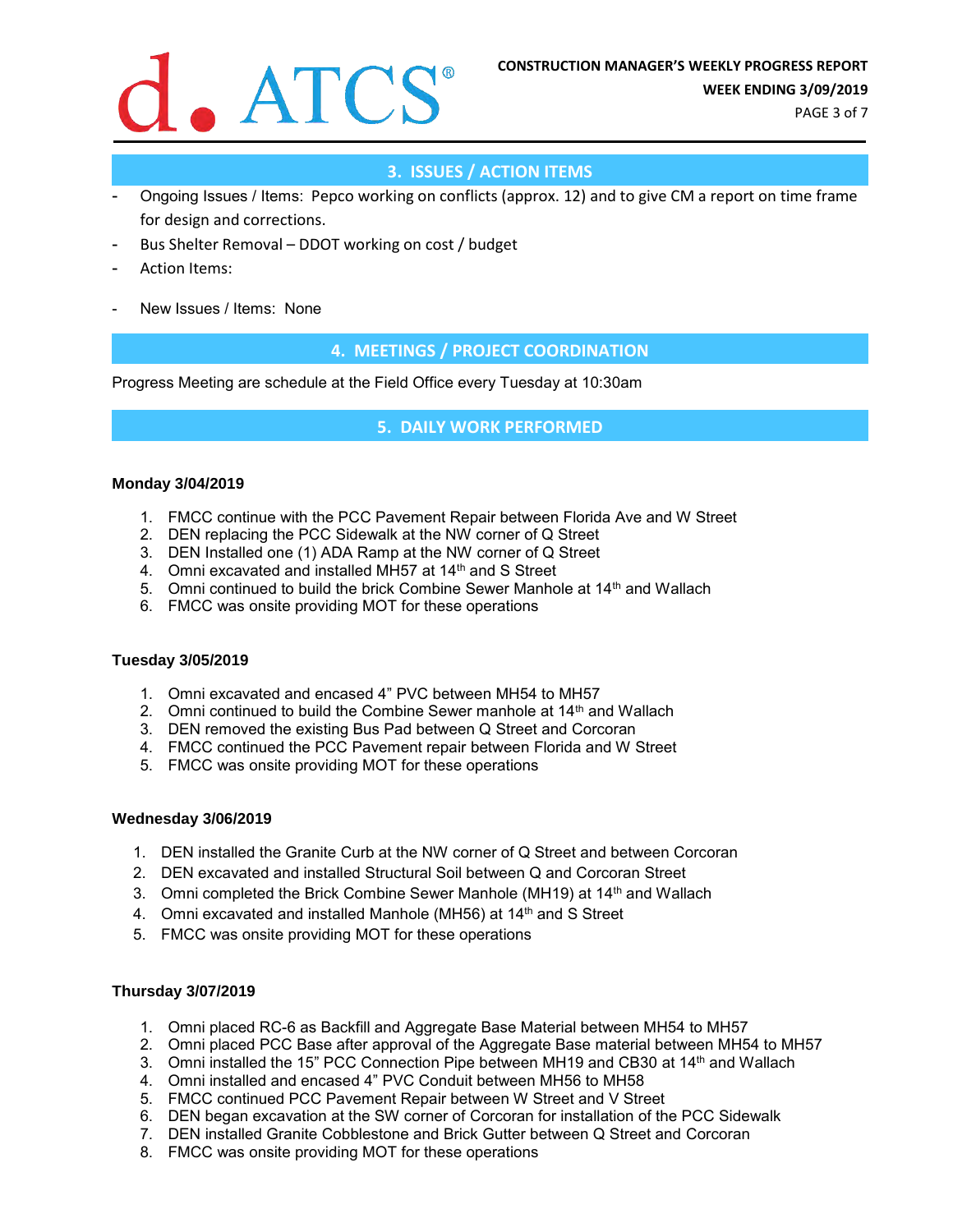

## **Friday 3/08/2019**

- 1. Omni placed Backfill Material for the MH19 and CB30 manhole and connection pipe at 14<sup>th</sup> and Wallach
- 2. FMCC was onsite providing MOT for these operations

#### **Saturday 3/09/2019**

1. FMCC cancelled operation Friday at 3:45pm due to not being able to get concrete for PCC Pavement Repair

#### **6. INSPECTION & MATERIAL TESTS PERFORMED**

- QA/QC was onsite preforming compaction testing of backfill and aggregate base material

## **7. RFI's / SUBMITTALS**

- Requests For Information:
	- o We have received 19 RFIs; 17 RFIs have been answered.
- Submittals:
- o We have received 74 Submittals; 72 Submittals have been Approved

#### **8. CHANGE ORDERS/TASK ORDERS**

o CM Task Order Modification submitted to DDOT for time extension was approved

#### **9. DBE or CBE PARTICIPATION SUMMARIES**

- ATCS CBE / DBE Activity:
	- $\circ$  Hayat Brown LLC.: Provided Office Engineering and Inspection support for this project.
- Fort Myer Construction Corp. DBE Activity:
	- o Omni Excavators Inc.
	- o Den United LLC.

**10. ACCIDENTS / INCIDENTS**

**11. PHOTOS OF WORK PERFORMED THIS PERIOD**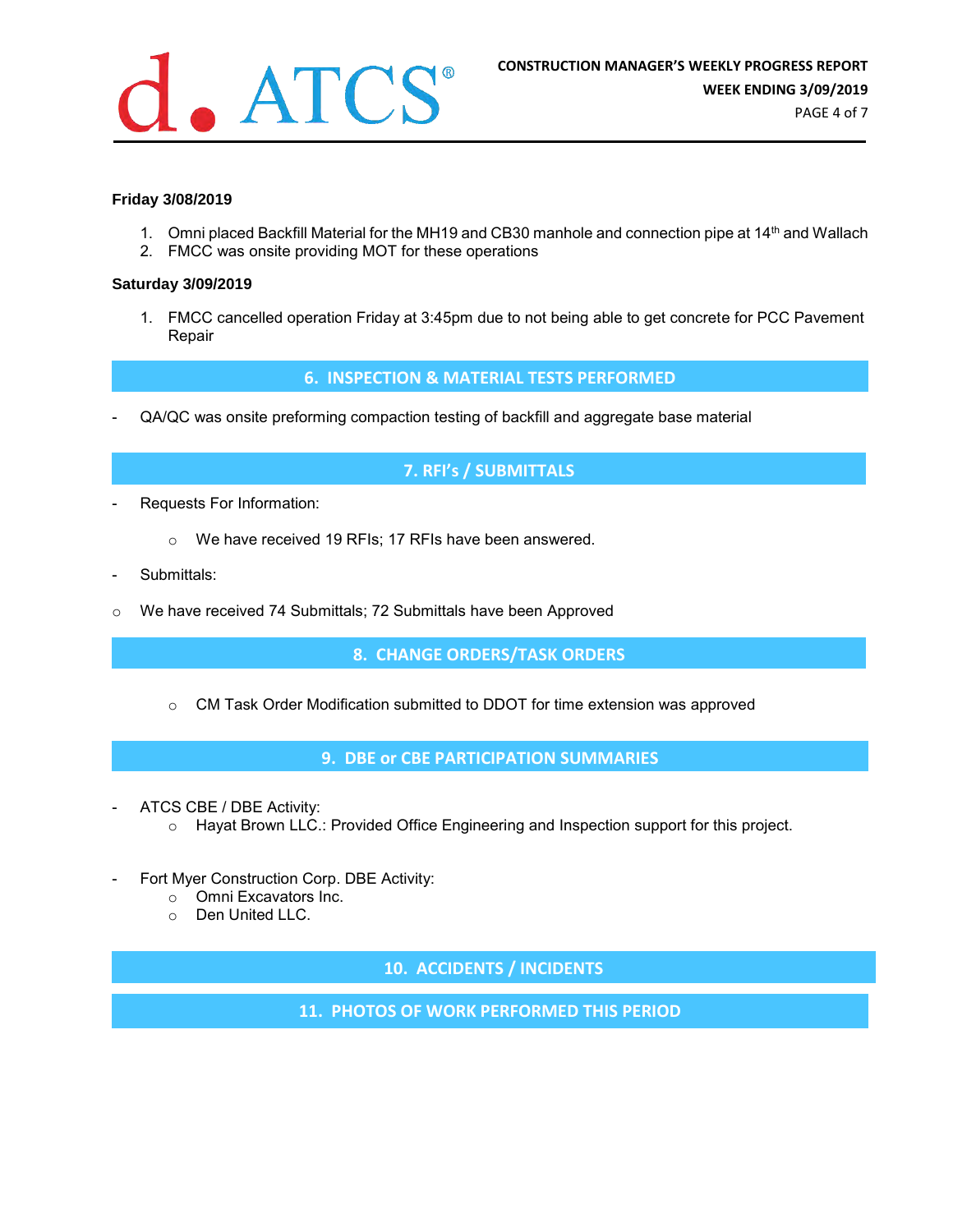

**WEEK ENDING 3/09/2019** PAGE 5 of 7



*Installation of Granite Curb at the SW corner of 14th and Q Street*



*Installation of Brick Gutter between Q Street and Corcoran*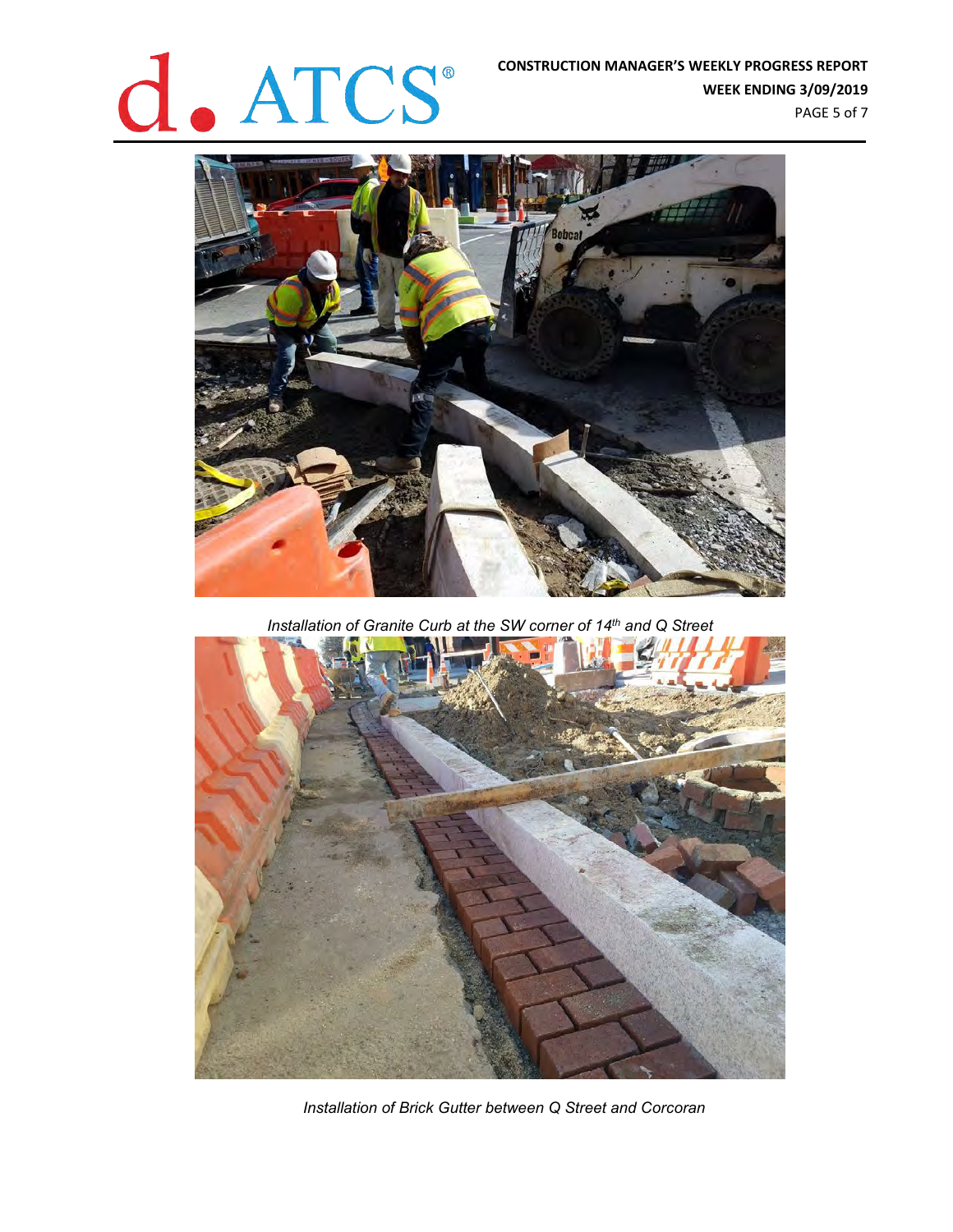# **CONSTRUCTION MANAGER'S WEEKLY PROGRESS REPORT**<br>WEEK ENDING 3/09/2019

**WEEK ENDING 3/09/2019** PAGE 6 of 7

*PCC Pavement Repair between Florida Ave and W Street*



*Installation new PCC Sidewalk*